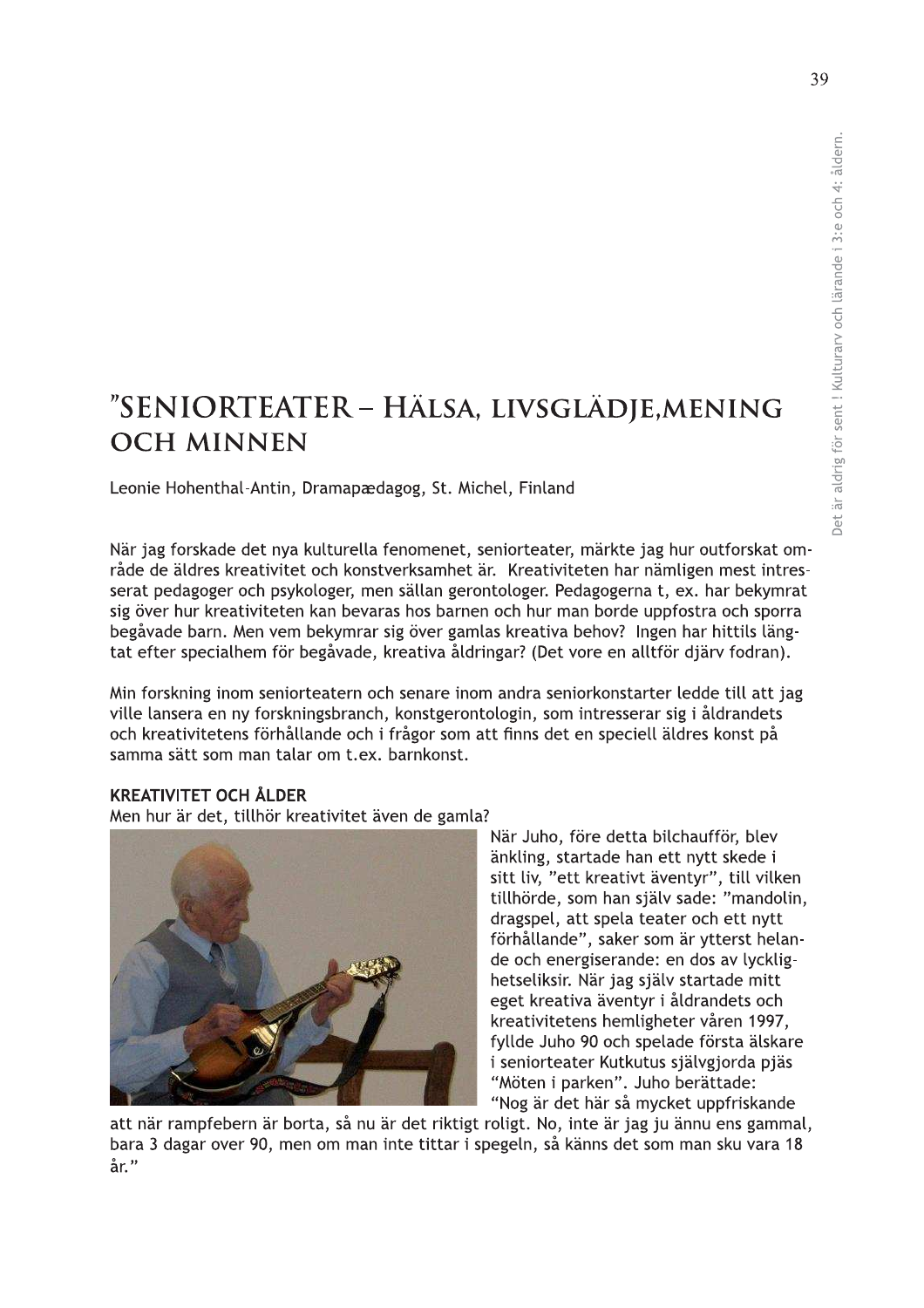Ännu våren 2008, då Juho hade fyllt 101 år uppträdde han för fullt. Man kunde tro att Juho



är ett exempel på finsk seghet, men våren 2007 var jag i Södertälje, där jag höll två dagars workshop om Minnenas teater. På kvällen såg jag på teater SAGA seniorteatergruppen Berguvarna spela Hjalmar Söderbergs pjäs Aftonstjärnan. Berguvarna har gjort teater sedan 1984 med Maj Britt Ahlin. Emv Engström kom med som 80 åring och berättade, att blygheten har helt försvunnit och att "man fortsätter att utvecklas, fast man åldras".

Juho som friare

Gemensamt för både Juho och Emy har varit en passion för teater, som tändes på gamla dagar. Båda är alltså utmärkta exempel på att kreativitet tillhör alla oberoende av ålder, kön eller kultur.

"Att vara kreativ är att vara människa", säger den berömda flow- och lycklighetsforskaren Csikzentmihalyi. Enligt denna uppfattning är kreativiteten en mänsklig artegenskap. Juho fick njuta av kreativitetens uppfriskande frukter sällsynt länge. Han hamnade för knappt ett år sedan i ålderdomshem och blev vtterst deprimerad. Jag interviuade honom åter. Han berättade, att man har "rånat honom all livsglädje: dansen, dragspelet och teatern". och "att hela världen har övergett honom och att han väntar bara på att slippa bort. Ingen har ens tid att följa honom över gatan till dagcentern till poesigruppen, han är som "fångad och att det känns, som man skulle bara vara till". Efteråt funderade jag, vad som händer med den kognitiva förmågan, när man plötsligt måste avstå från sitt bekanta samfund och sina kära hobbyn. Flow-forskaren har även sagt: "Att hindra människans kreativitet är brott mot mänskligheten". Man kan åter ställa en fråga: dödar



anstalten människans kreativitet och samtidigt människans djupaste ägenhet? När jag 1997 startade min seniorteaterforskning, märkte jag, att "åldern kan hellre vara en fördel än en nackdel". Den öppnade ögonen inte bara för mig själv utan för senjorteaterns otaliga åskådare att se i åldrandet kreativa krafter. När jag intervjuade teaterpubliken, raporterade en åskådare, som arbetar inom åldringsvården 48v. följande:

"Det borde finnas mera teateraktivitet bland de äldre. Det är ett ypperligt sätt att få flere generationer tillsammans. Åldringarnas respekterande och värderande kunde stiga. Åldrandet kan bli en sak man väntar med iver. Då har man tid att verkligen förverkliga sig själv."

I mitt inlägg får den finska seniorteatergruppen Kutkutus stå som uttryck för de äldres kreativa kompetens, ett exempel på hur man i senare åldern kan starta ett nytt kreativt äventyr och därmed leva ett meningsfullt liv. Men jag poängterar att vilken som helst konstaktivitet kan framkalla mening i livet. Jag låter för det första seniorerna själva berätta om sina erfarenheter av att skapa teater, hur de lyckats röja vägen mot ett liv som berikas av extatiska flowupplevelser. För det andra vill jag berätta om Kutkutus nyaste generationsöverskridande teaterproject, som verkställdes mellan åren 2005-2007. Projektets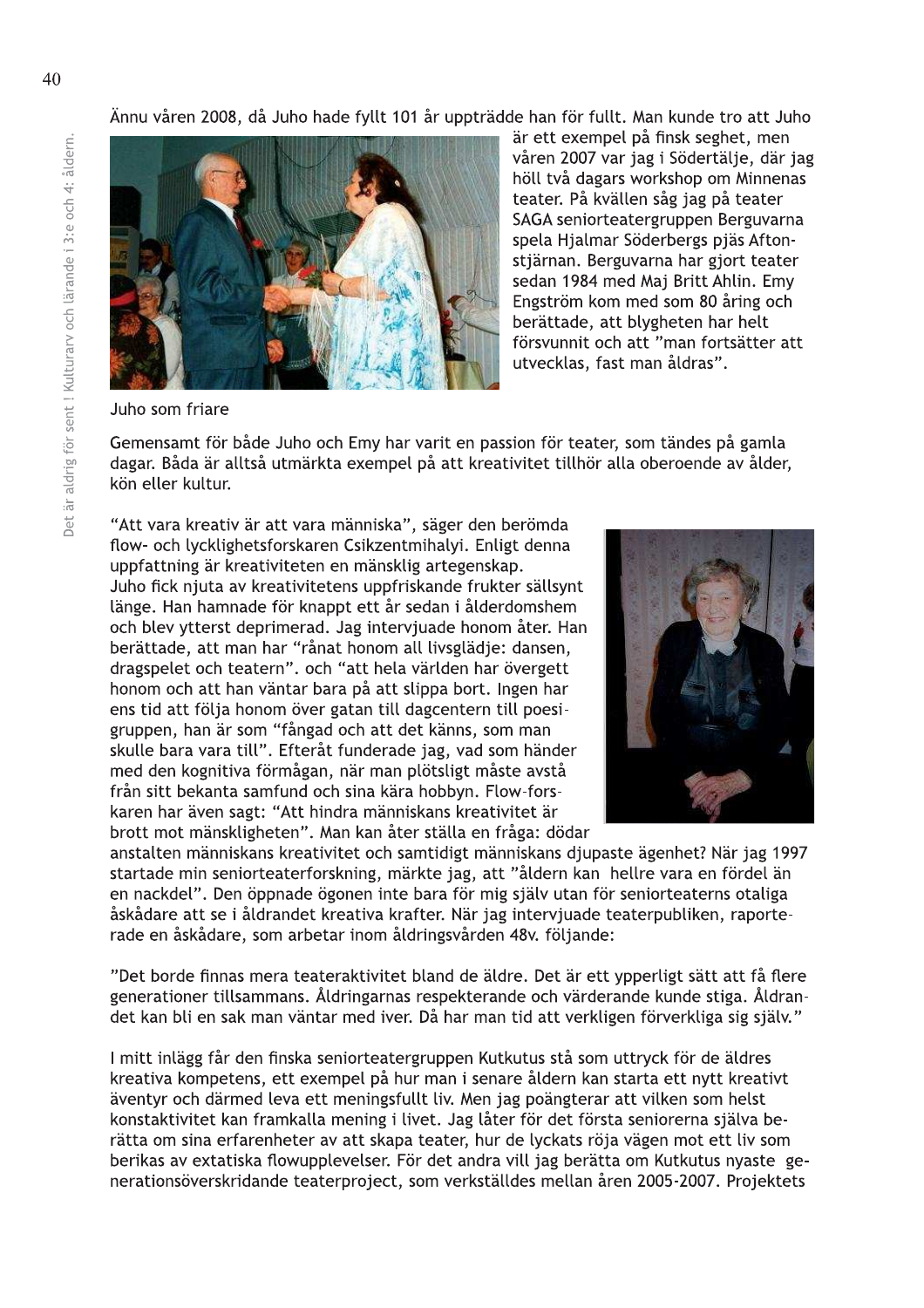syfte var att bygga broar mellan gamla och unga, dys. öka förståelse mellan dem. För det tredje villa jag lyfta fram en ny seniorteatertyp, som jag hämtade till Finland från London, Reminiscence Theatre, som jag översatte till Minnenas teater. Minnenas teater har visat sin kraft, att på ett levande och handfast sätt kunna förmedla vårt kulturary till yngre generationer. Genom att lyfta upp på scenen när- och lokalhistorien får de äldre tillbaka sin roll som närhistoriens konsulter, pedagoger och experter. Kanske med ett ord: livets mentorer.

Till en början försöker jag svara på frågan VARFÖR? Varför är konstverksamhet så betydelsefyllt. De nyaste kliniska utredningarna har ju bevisat att konst kan skapa välmående, rentav bota. Man har med exakta fysiologiska metningar kunnat bevisa att konstupplevelsen kan försorsaka fysiologiska, hormonala och entsymaattiska förändringar i kroppen. Men dessa kliniska metningar berättar inte hur människan själv erfar, vilken mening konstverksamhet har för individen, speciellt när hon får ta sina egna kreativa krafter i bruk. Att själv vara delaktig i den kreativa prosessen ökar bundenheten och upplevelsens styrka. Jag tror att egen konstaktivitet uppföder en mycket stark livskänsla och en känsla av närvaro, som sätter lycklighetshormonerna i rörelse: hälsoinflytandet kan vara större än man hittils trott.

#### "FLOW"- fri doping

När studerande inom åldringsvården en gång frågade Kutkutus-gruppen, varför de har ägnat sig just åt teatern, svarade Ester (82v.) så här: "Det är så väldans roligt. Det är precis som man fick fritt inta doping". Detta var år 2001 när mediat frossade med finska skidarnas dopingskandal.

Enligt Csikszentmihalyi (tsiiksäntmihaaji), strävar alla människor efter att uppnå "flow" eller fri doping.

Han påstår, att konstens uppgift är att uppföda och förmedla denna njutning, sinnets narkotika och att få saker ger så intensiva flow-upplevelser som just kreativitet. Flow är en större drivkraft än moroten, belöningen. Det är själva njutningen som gör, att man vill upprepa "flow". Flow är ett tillstånd av full koncentration, som åtföljes av en intensiv euforisk känsla, ekstatisk engagemang och känsla av tidslöshet.

Fast Kutkutus-gruppens seniorer inte tidigare ens hört talas om flow, beskrev de i njutningens ordalag sin teaterverksamhet:

"Att spela teater, det är en underbar känsla, jag verkligen njuter om någon åskådare (de verkligen gamla) blir på gott humör, därför är vi ju till, att vi kunde få förmedla den underbara känslan till de andra. Åtminstone jag och jag tror att vi alla flickor njuter. Vi har ju så roligt efter föreställningen, det menar inte bli slut med skrattet och ingen ger utryck till negativa känslor och alla är vi nöjda. Vi har inte hittils ens blaskat oss." (Sointu 76v.)

Sointu är mycket sjuklig, men teatern har gett henne glädje och livskraft. Hon poängterar kraftigt njutningen och att få lov att förmedla den underbara känslan till publiken. Hon sade också, att "måste jag leva nästan 80 år innan min ungdomsdröm blev fullbordad".

Även Esko (86v.), före detta bilchaufför, hamnade I teaterns sug. Han hade aldrig spelat teater. Han hade inte ens drömt om att stiga på scenen. För Esko blev skådespeleriet en andlig utmaning, något annat än att spela "biljard och jogga":

"Åttio år har gått med jämna steg. Allt är bekant och allt har man sett. Men skådespeleriet gav mitt liv ett nytt tänkande, verksamhet och speciell

visning. Jag har själv märkt att jag har frigjort mig från en alltför skematisk dagordning". När Kutkutus 1999 deltog i Nordiska seniorteaterträffet i Sverige, gjorde deras regissör Sari en brochyr av gruppen. Omslagsbilden såg ut så här: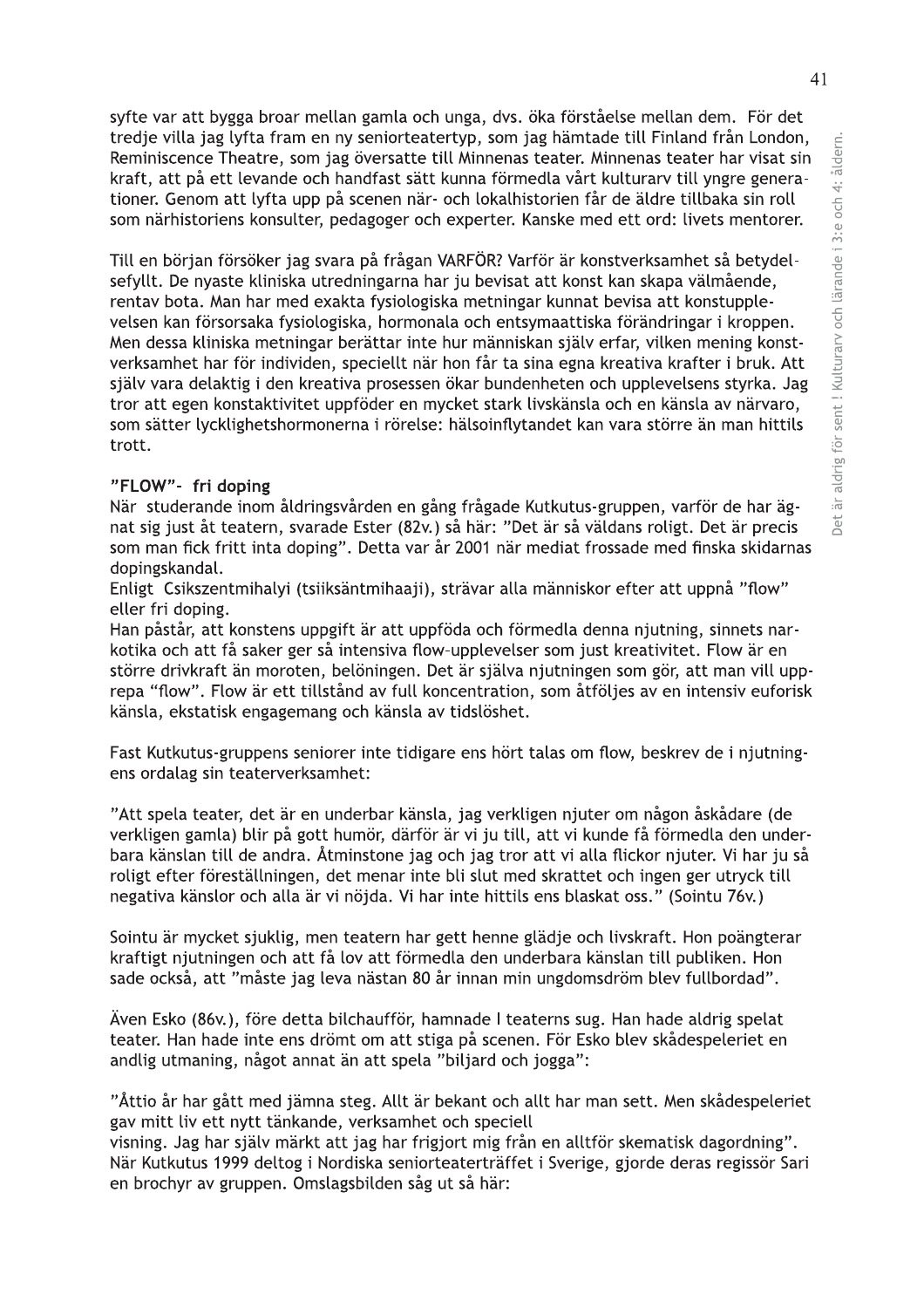

I Bilden sörplar Olga njutningsfullt kaffe i pjäsen Halstern. Kaffedrickandet jämförs här med teaterverksamhet, en träffande analogi. Båda är njutningsfylla. Teaterverksamhet tycks vara speciellt njutningsfyllt, för att den innehåller mera flow-kom-



ponenter än någon annan konstart.

För det första: att göra teater är kollektivt, för det andra, det är offentligt och därför utmanande, för det tredje, man har möjlighet i rollen att glömma sin ålder och sina krämpor, för det fjärde, man får lov att uppleva och ventilera starka känslor (speciellt viktigt i en kultur som är emotionellt sluten), för det femte, publiken gensvarar osv. Alla saker som uppföder en stor belåtenhet:

"Jag njuter oerhört av att spela teater, oberoende vilken roll jag

får. Välsignad sak att man har den här teatergruppen. Människan får liksom förverkliga sig själv". (Maire 84) "På scenen kan jag helt släppa loss och och även gräla så det känns" (Ester 81v.) "Man får glödga på scenen riktigt ordentligt. I vardagslivet glöder man inte så starkt, fast inne i mig finns dessa känslor ", (Helmi 69v.)

Man kan säga att dessa seniorer är amatörer i ordets bästa bemärkelse. Ordet kommer ju från det latinska verbet AMARE, som betyder att älska. Att få göra det man älskar, är säkert det bästa som finns.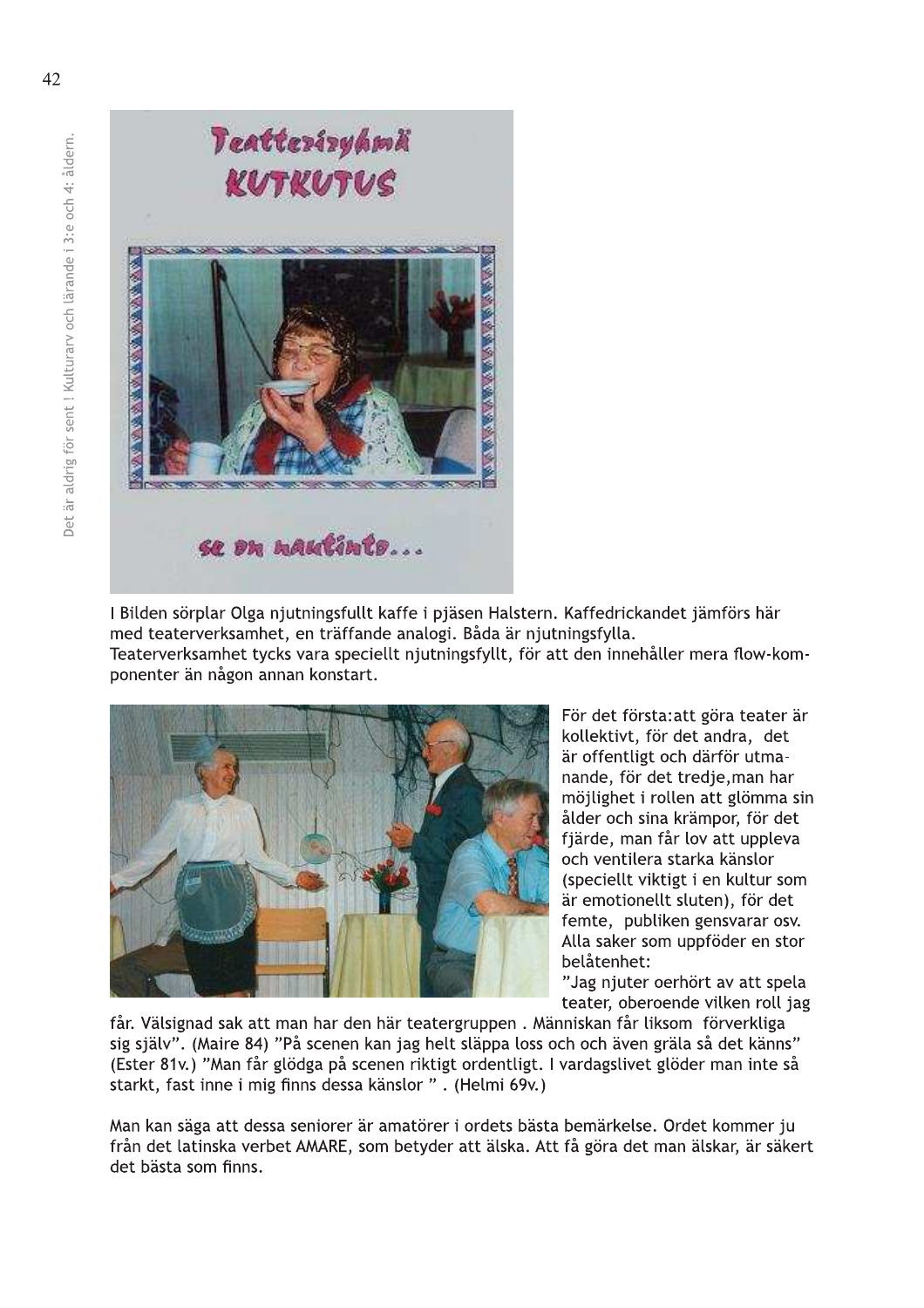Speciellt viktigt och njutningsfullt för skådespelarna är utmaningen att få uppträda för en offentlig publik. Att hålla på med dramaverksamhet innanför fyra väggar är inte nog, fastän också det kan vara roligt och givande. Ester berättade i intervjun vad utmaning betyder:

"Det som har varit speciell skojigt är repetitionstiden. Men om man verkligen tänker, skulle de ha räckt med det roliga om vi inte sku ha haft denna motiv att vi spelar åt andra och inte bara i vår egen grupp, till vårt eget behag. Jag tror att en människa måste alltid ha ett mål, alltså publiken. Åskådarna är ändå väldigt viktiga, lika viktiga som vi."

Flow-forskaren skulle säkert underskriva Esters beskrivning om utmaningens betydelse. När en människa medvetet strävar efter att uppnå någonting utmanande, uppföder det en känsla av "inre kraft" (empowerment), en stark känsla av att man har herravälde över sitt eget liv. Denna känsla av kraft är nära det vi kallar för "lycka", ett sinnestillstånd, när människan är så koncentrerad i sitt görande, att inget annat betyder någonting. Esko t.ex tyckte att:

"Handarbeten intresserar mig inte alls... Men att spela teater det ger mig liksom mera kraft, liksom andlig kraft"

Teaterarbetet förutsätter långsiktigt och idoget arbete. Tidigare trodde man, att utmaningarna och extatiska upplevelser tillhör mera de yngre. De gamla fick nöja sig med banala, mindre utmanande hobbyn. Men Kutkutus vill göra det som noteras:

"Vi är skådisar och vi tycker om att göra det här på allvar".

I DEN KREATIVA STUNDEN KAN DU GLÖMMA DIG SJÄLV Fysisk och även psykisk svaghet behöver inte vara hinder för att göra teater. Laura hade medelsvår demens, men kunde vara med på grund av gruppstödet. På scenen var Laura en hel människa. Hon kunde koncentrera sig. Så här beskrev Laura sin njutning efter en lyckad föreställning:

"Vad det känns ljuvligt. I början var jag lite stel, jag kunde inte göra något, men ett tu tre började de gå, så här och här och så fick man framföra och vara med alla andra. Jag tycker att det var underbart, ...allt har här varit så fint, jag verkligen njuter av det här"

Fast man lider av minnesstörningar, kan man ha kvar kreativa resursser. I Lauras fall har det sociala nätverket eller "teaterfamiljen", som Kutkutus kallar sig, en stor betydelse. Känslan av att tillhöra en gemenskap är i och för sig en lyckofaktor. Dessutom kan gruppstödet fint sporra till kreativitet. Och glädjen,



som uppstår när man lyckas, stärker avskevärt självkänslan. Det är dessutom viktigt att pröva på nya utmaningar och på så sätt vårda sitt minne: "Passiv förströelse är sinnets parasit", sager flow-forskaren. Teaterverksamhet kan vara ett fint sätt att förebygga demens. Erkki, 64 år, som hade genomgått en hjärninfarkt, tyckte att göra teater är det "bästa möjliga demensavvärjningsbombademang". Sointu 78 v. instämmer med Erkki: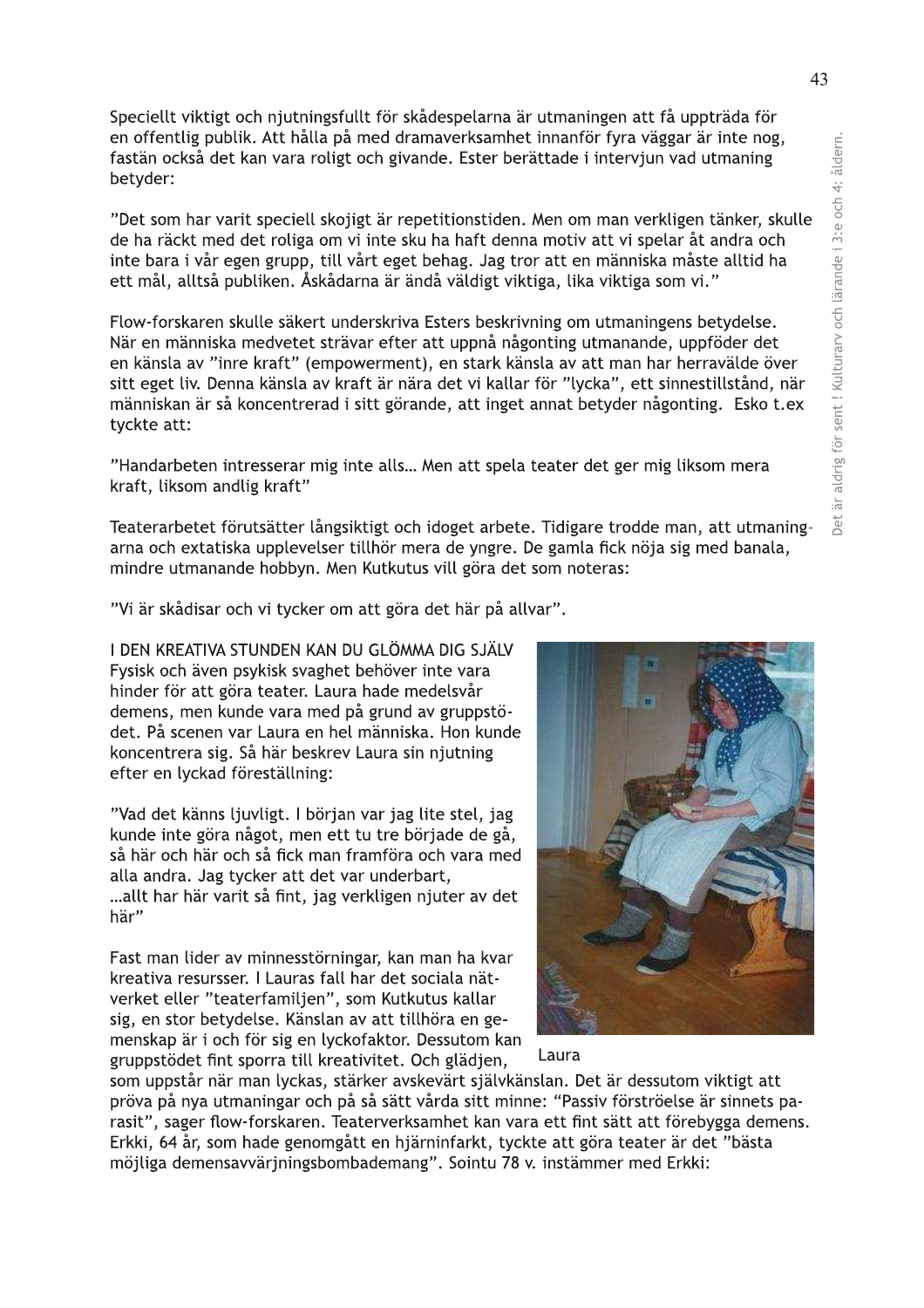"Många sku bara sitta hemma, titta ut från fönstret, men det här är mycket hälsosammare. Hoppas demens håller sig bort, att man minns vara med".

Anna-Liisa (78 v.), som också led av påbörjad demens, kunde på scenen orientera sig, men efter föreställningen, hittade hon inte ens dörren ut. Hon hade haft infarkt, diabetes och hennes andra fot var ambuterad. Hon berättade hur hon i suget av flow glömde bort sin ålder och alla smärtor:

"Inte minns jag alls, hur gammal jag är och hur sjuk jag är. Och när jag stiger på scenen är jag mig själv, det känns så skönt när man får spela teater. Som ung ville jag bli skådespelare, men ja gifte mig så ung...det var en besvikelse..sen trampa ja åratal mellan ladugården och huset. Jag känner mig inte alls så gammal, jag känner mig mycket yngre, int minns ja att ålderdomen ha kommit, inte kommer den alls."

I Anna-Liisas kommentar kristalliseras konstens förmåga att utveckla människans inre kraftkänsla (empowerment). På scenen "hjälpvärld" kan man åtminstone en stund bli ung och frisk, glömma bort sin ålder och sina krämpor. Det är som om man skulle vakna från en psykisk dvala, hela människan aktiveras och reaktionsförmågan blir skarpare. Och fast man mister funktionsförmåga, kan man ta det rentav som en utmaning. När Esters astma blev värre och hon kunde inte mera använda sin röst, valde hon åt sig en stum roll. Hon koncentrerade sig i att utöva mimik och pantomin. Ester vände alltså förlusten till vinst och berättade att hon var "glad att inte behöva använda sin röst". Det finns ju "mycket kvar som man kan använda".



Ester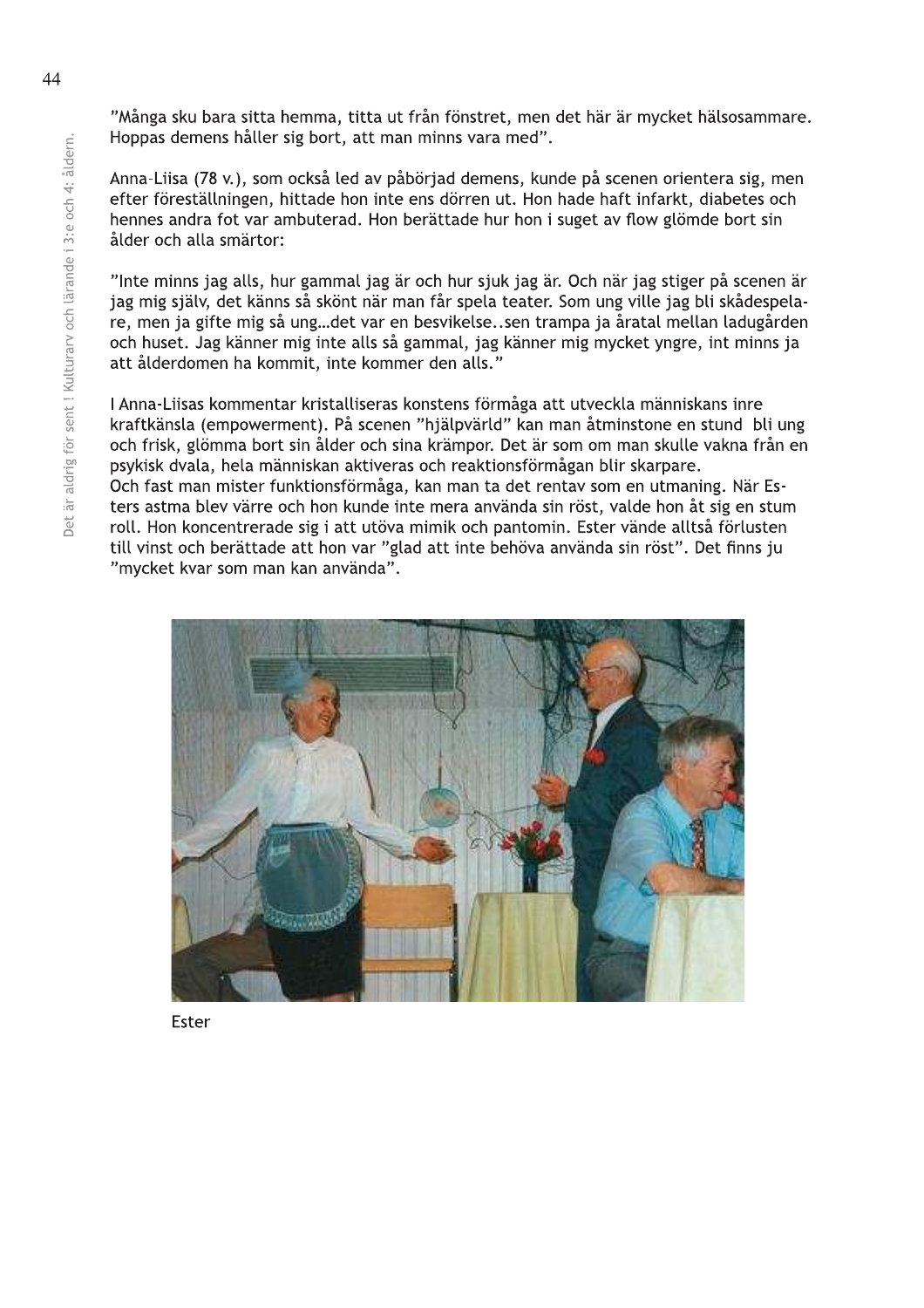

Martti

Martti har varit blind från födseln, men om ni tittar nogrant så ser ni hur Marttis ögon bakom rollen är ytterst levande. Med andra ord, teaterverksamhet är inte enbart för de unga och friska. Och att i den kreativa stunden kan du glömma dig själv, din ålder och dina krämpor.

Jag tror att i framtiden kommer dessa kreativa åldringar att bilda tredje sektorns "kulturarmeer eller - voluntärer", som producerar från sina egna utgångspunkter kultur och konstupplevelser till de verkligen gamla. Det är ett fint sätt att skapa mening i livet. Det är viktigt att få känna att någon behöver en. Olga 78 v. säger så här:

"Var och en får av teaterverksamheten lika mycket som de som sitter i publiken. Det är en sådan "livssalt", man blir nöjd när man skapar glädje för de åldringar, som inte kan uppträda och som inte kan gå någonstans överhuvud."

Olga kände omsorg över de ännu svagare, som har hamnat utanför all kulturutbud. Hon ville överföra sin glädje och entusiasm direkt till åskådarnas hjärtan. Också hos den jämnåriga publiken föds stolthet och glädje över att "vi gamla kan, förmår och vill":

"En verklig dagsuppiggning. Inte alls sämre än av proffs", sade en 70-årig åskådare. "10 + Grattis till flickor och pojkar" 82, kvinnlig åskådare

"Jag önskar framgång och krafter så att ni orkar underhålla oss gamla." (73 årig kvinna, fani som sett alla föreställningarna)

Man kan verkligen säga att Kutkutus största konst ligger i att kunna förmedla sin egen "flow" till andra. För publiken, "de verkligen gamla" är Kutkutus en sorts "sinnets akkumulator", fri doping, medicin mot vardagens tristess.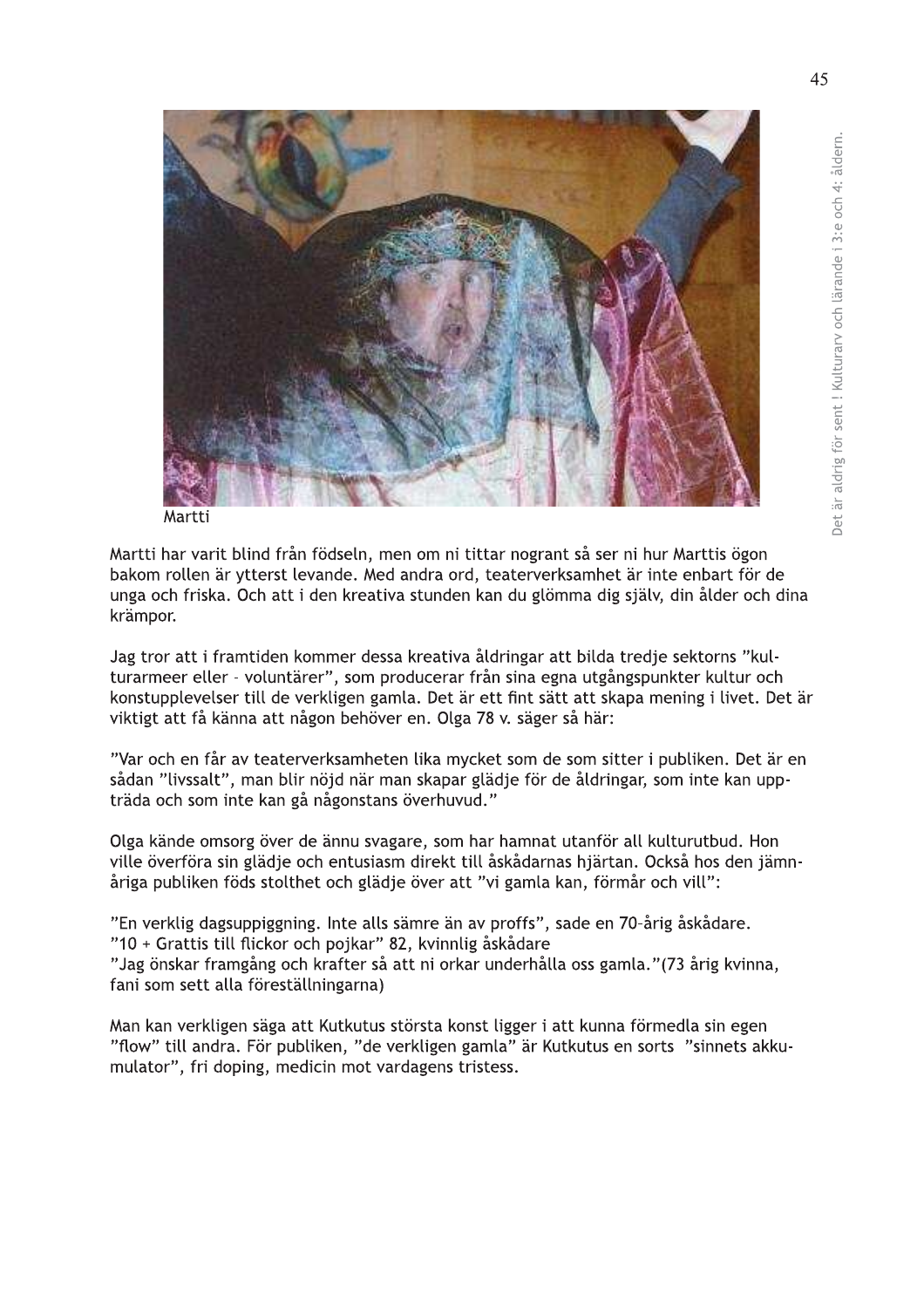### ATT LETA EFTER FÖRSVUNNEN TID

1995 startade dagcenterns seniorteatergrupp Kutkutus i en liten savolaxstad St Michel. Initiativet kom från seniorerna själva, som ville börja göra teater, som liknade dem själva. Det betydde att göra egna pjäser.

Första självgjorda pjäsen hette BUTIKEN I LANDET, som berättade om livet i bybutiken i



början av 1900-talet. Från bybutiken hämtas posten, där träffas byborna, som har tid att prata med varandra, en längtan efter det försvunna gemenskapet. Piäsen fick ett väldigt fint gensvar av publiken, speciellt när i pjäsen vävdes in rikligt med gruppens egna minnen, som även den likasinnade publiken delade:

"Den där pjäsen Bybutiken, vi har levt då och köpt där och under kriget var det svårt att köpa även en potta, när man inte fick såna. Jag fick, men använde den aldrig

som potta, för den var av porslin. Den är ännu hos min dotter som blomställ. I pjäsen var jag jag alltså i bytiken och köpte pottan och det var väldigt roligt, emedan det var sant. Man behövde integömma sig bakom all slags främmande rekvisiitta." (Anni 87).

#### KULTURELLA DIALOGEN BÖRJAR

Våren 1996 gjorde gruppen rentav två nya egna pjäser: HALSTERN (1) Själv jobbade jag som dramalektor i social läroverket, så jag förde mina elever till dagcentern och bad dom skriva raporter om föreställningarna. Från den stunden påbörjade Kutkutus den kulturella dialogen med de unga, fastän de unga tillsvidare satt endast i publiken. Att se äldre på estraden spela roller från "präst till suput" var för unga elever, en verklig åldersshock, motvikt mot ungdomsfix-



ering: "Aldrig sett åldringar levande på scenen. De svär ju som oss", skrev en 16 åring. Men det största intrycket gjorde seniorernas naturliga spelsätt, deras entusiasm och sprudlande glädje över att få vara på scenen, motvikt för problemorienterade studier i åldringsvård:



"Jag har aldrig kommit från St Mickels teater på så gått humör som idag från dagcentern. Från första början var allt så spontant. Ingenting som stelnat i former. utan frimodigt och uppiffat med savolaxdialekten. Och publiken var underbar. Det var fröjdefullt att se hur gumman, som satt bredvid mig, tänkte falla ur bänken. Hon var så förtjust. Stämningen var så spontan. Klappningar och kommentarer kom och gick. Hur mycket minnen pjäsen gav för många. Minnen och nutiden, om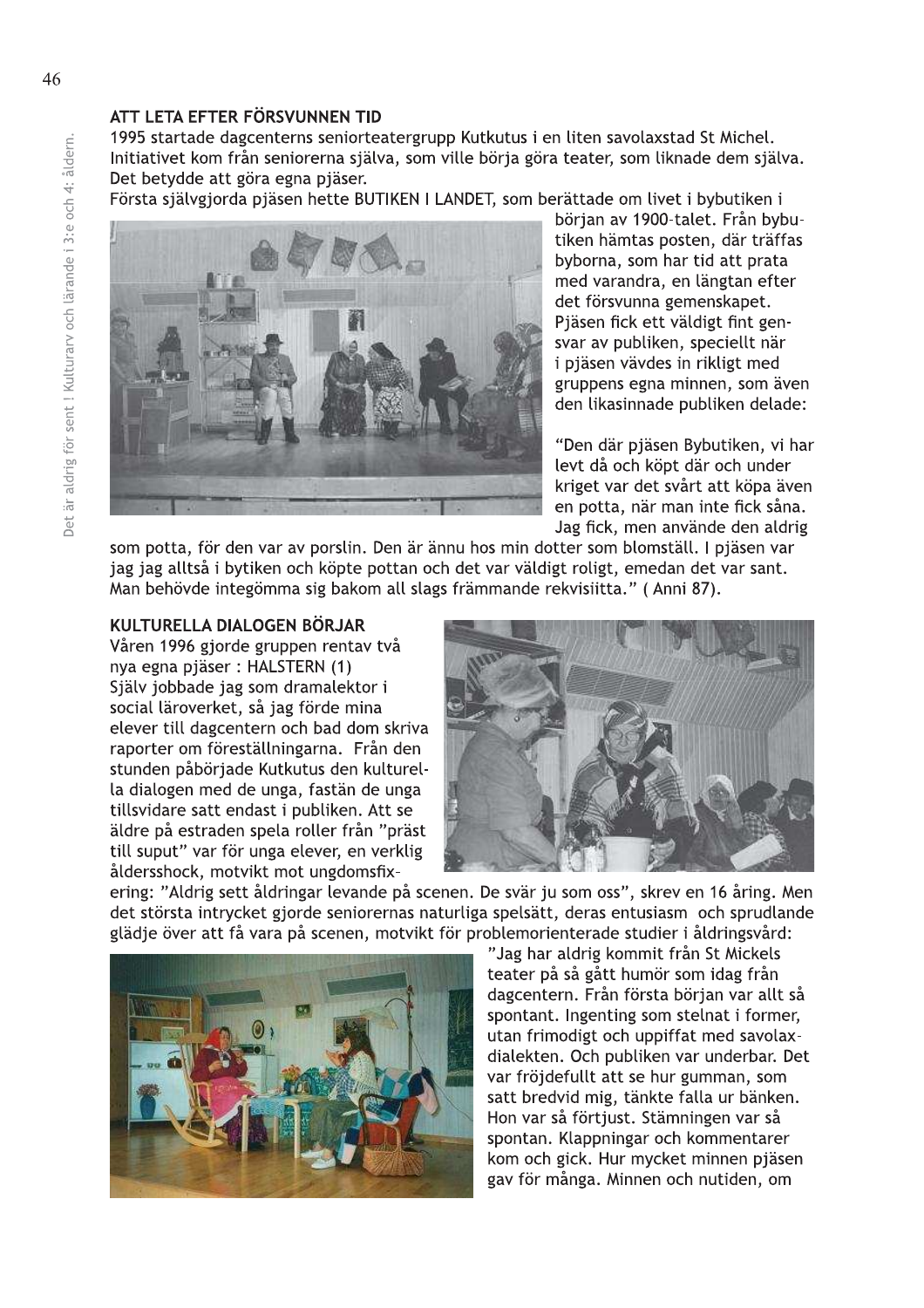vilken vi unga inte vet någonting", skrev en ung kvinnlig studerande om restaurangpjäsen Ryssja 1996.

Med pjäsen"VÅRAN SKOLA"- en skoldag på 1930-40 ville gruppen visa hurudant det var att gå i skolan när de var barn: "Vi hade sånt här när vi gick i skolan. Jag har nu levt ganska länge, stannat och tänkt, vem jag är, att det vore viktigt för nutida barn att visa de gamlas liv, hur vi har gått i skolan," berättade Erkki

Men gruppen misstänkte att "hur kunde nuförtidens skolelever tro hur de hade själva haft som skolbarn": "Jag önskar verkligen att unga kom och tittade på hurudant liv vi verkligen har levt, att det är sant. De unga kanske säger, att sånt kan inte ha varit, att de senila bara inbillar att int kan de ha varit så svårt...kanske det kommer fram bättre



än i historieböcker, i vilka man bara räknar upp årtalen och beskriver mycket allmänt. Men här kommer det genom den privata människan.", beskrev Ester "Våran skola" spelades för flere skolklasser och jag bad eleverna skriva uppsatser om hur de upplevt föreställninen.



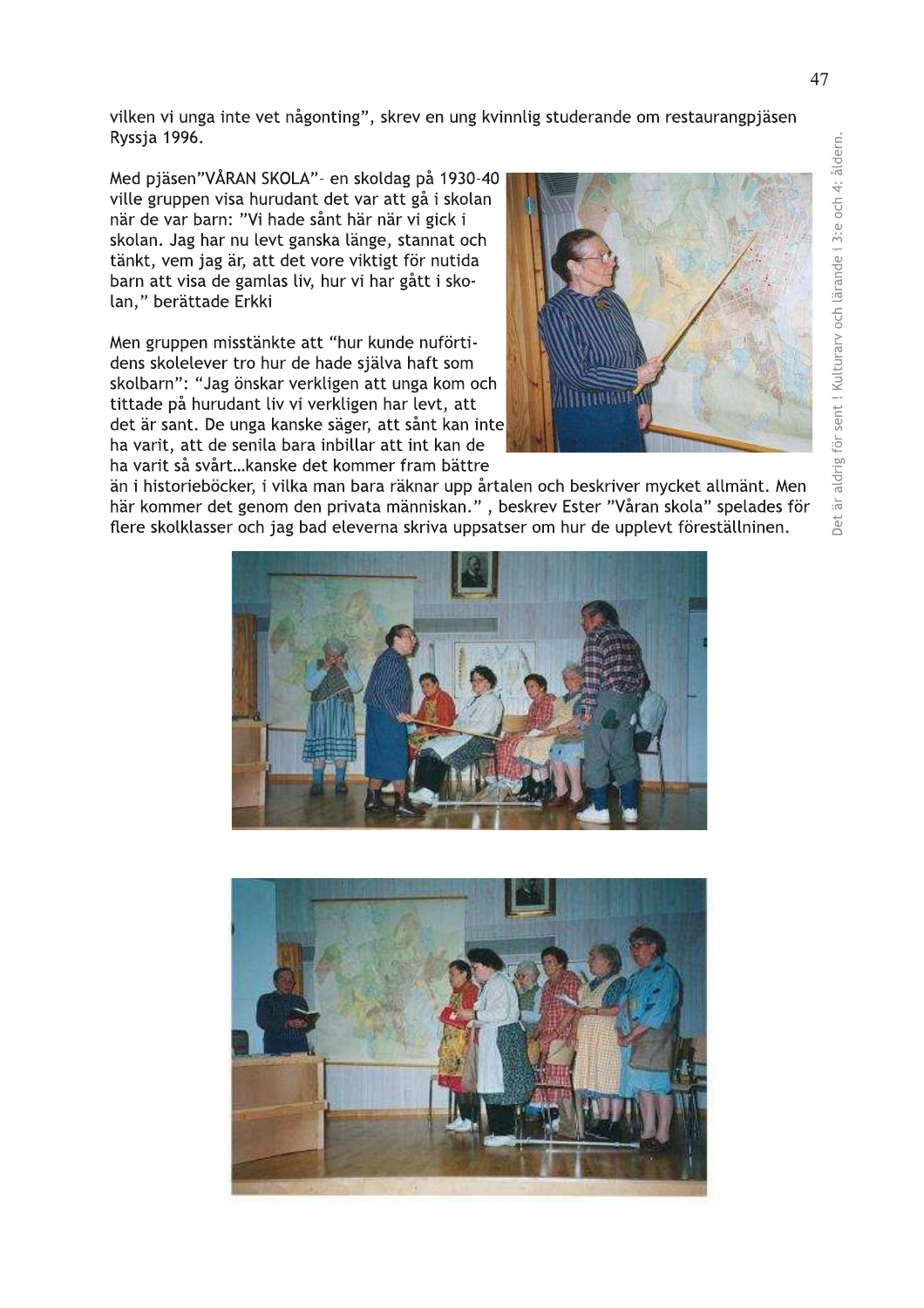Kaisa 10 år skrev : "Fina skådespelare. Åldern betyder ingenting. Föreställningen var strålande. Kutkutus är bäst. Även jag vill bli skådespelare. Många spelar teater, men inte så bra som ni. Ingen kan stoppa Kutkutus"

Redan då märkte vi hur viktigt kulturarbetet, som överskrider generationerna är. Barnen fick ta del av gamlas livserfarenhet och kulturella kännedom. Jenny, 10 år, skrev bla.: "Man får aldra bästa bilden av den tidens skola, genom pjäsen som är gjord av dom som

gått då i skolan". För barnen var det säkert en vidgande upplevelse att se, att även de gamla har varit barn,

"ohyfsade, bråkiga, vackra, roliga, vilda":

"Det roligaste var, när pojkarna retade flickor"

"att pojkarna smygrökte"

"att flickan svor och sade "fy fan"

(BILD av teckning), som visar hur vi är varandras speglar oberoende av åldern.

Man kan säga att detta var frågan om levande historieundervisning, kulturutbud från de gamla till unga. Oftast är det ju att barnen uppträder för de gamla, men nu blev det tvärtom och synbarligen njöt de av det de såg:

"Jag tyckte om föreställningen. Gamla pappor och mummun har alltid förtjusit mig, när de berättar om gamla tider."

# DE GAMLA OCH UNGA TILSAMMANS: kreativ generationsarbete

2005-2007 startade Kutkutus teaterprojekt med unga.

Gymnasisterna i dramagruppen gjorde tillsammans med Kutkutus "SEX & ROCK`N ROLL & BUSES", (2st. bilder) som berättar om en kryssningsresa till Stockholm, i vilken deltar både abiturienter och seniorer. Nästa projekt var både generationsöverskridande och tvärkulturell danskabare med unga män från Sudan tillsammans med Kutkutus gummor (2st. bilder) Arbetet med unga gymnasister fortsatte med ett intressant dramaexperiment. Den unggamla Kutkutus delades i två grupper och båda grupperna gjorde sin egen dramaversion av tre element: kappsäck, skelett och fönster. Pjäsen fick namnet MATLUUNA, översatt KAPSKEFÖ. Episod 1 berättar om minnen från 1950-talet och episod 2 om 2060-talet, vilka minnen har de som blivit födda på 1990-talet? Kan man stänga minnenas kappsäck och bara glömma? (7st. bider, från lägret, föreställningen)

"Resan till olikhet", som projekttemat hette, påbörjades med att de unga besökte ett ålderdomshem, en orientering i åldrandet. Därefter verkställdes en gemensam dramaweekend på landet, där 13 unga och 13 gamla plus två ledare bekantade sig, där man delade minnen och improviserade fram storien.

Det är sällsynt att gamla och unga tillsammans i denna segregerade samhälle arbetar tillsamman koncentrerat och intensivt mot ett gemensamt mål, föreställningen: Ett utmärkt sätt att komma nära varandra, att få inblick i varandras liv: genom rollarbetet "dyker den unga i gamlas byxor" och tvärtom.

Jag intervjuade efteråt både de gamla och unga. Kirsti, en av de unga, berättade om bussresan till dramalägret:

"I bussen dit satt de gamla framme och unga bakom, alldeles som en åldersklyfta skulle separera oss. På lägret verkställdes inte resan till olikhet, utan resan till likhet, alldeles som åldern skulle ha försvunnit. Och när vi åkte tillbaka, hade även klyftan försvunnit. De gamla satt inte längre framme och de unga bakom."

Helena, 65 v berättade att till en början var seniorerna lite ängsliga över hur de skulle komma överens med de unga, men snart märkte de att "visst kunde vi leva tillsammans":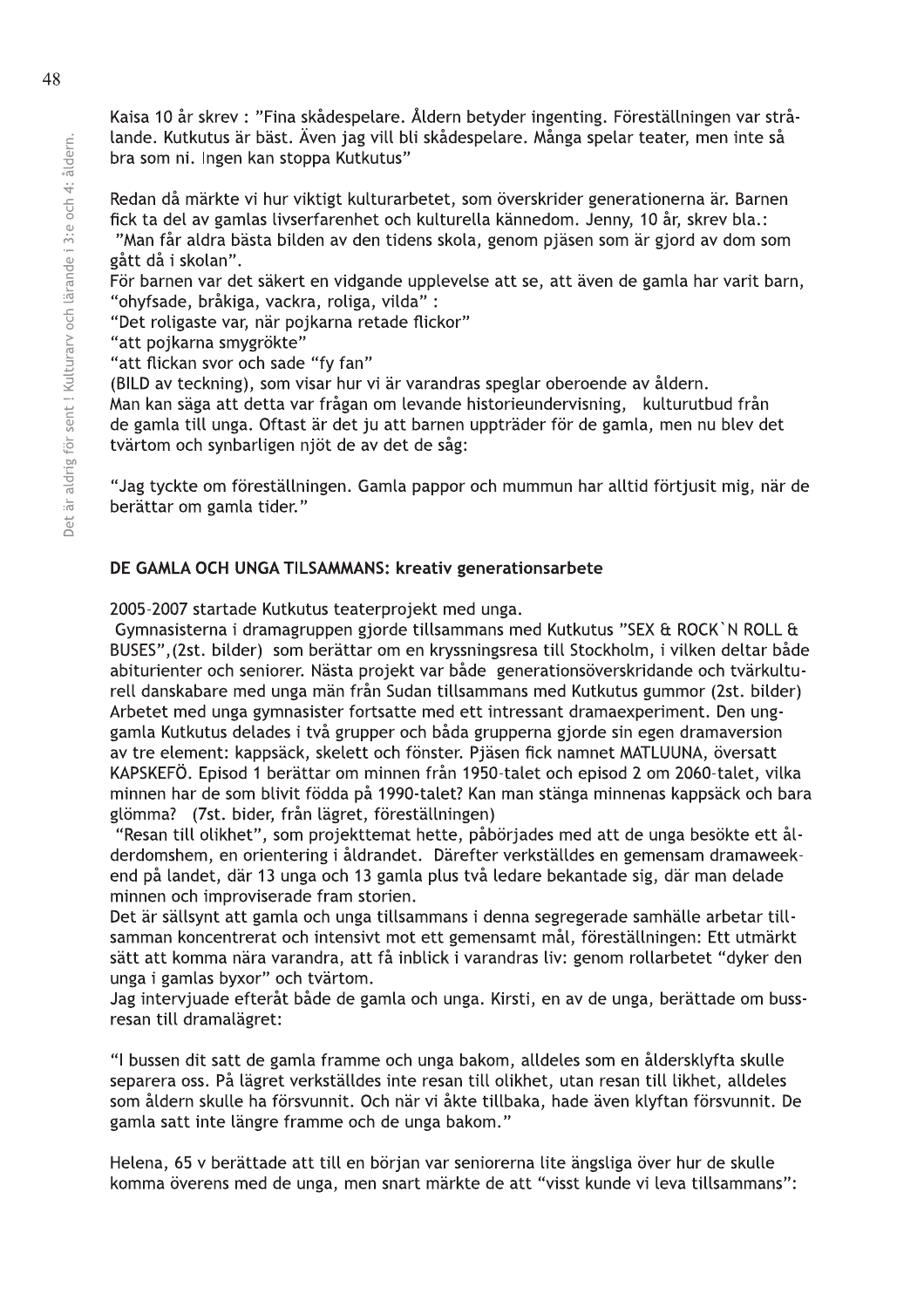"Det var en fin upplevelse att märka hur de unga förhöll sig till oss gamla. De förstod oss, de var som våra egna barn. Vi levde tillsammans en ganska lång tid och de unga sade att de lärde mycket av livet genom oss. En flicka berättade efteråt att hon längtade efter den närhet som vi gamla kunde ge dem. Hon frågade en oss, att får hon kalla henne för sin mummu, emedan hon aldrig haft en mummu."

Fast åldersskillnaden var ungefär 60 år, så möttes berättelserna och under den gemensamma resan försvann alla fördomar. Teatern är ett utmärkt generationsarbetsmedel, ett forum för tanke- och känsloutbyte mellan unga och gamla. Viktigast var inte det konstnärliga slutmålet, utan tillsammans upplevda stunderna.

#### ATT GÖRA TEATER UR MINNEN - ETT LEVANDE KULTURARV

När jag höll på med min forskning, fick jag möjlighet att resa till London, där Age Exchange Reminiscence Centre ordnade 2000 International Festival of Reminiscence Theater.

Jag trodde att jag skulle se en mängd åldringar från 12 olika länder spela teater ungefär i samma stil som Kutkutus och hoppades få jämförelsematerial till min forskning. Men



Exchange. Det var inga fiktiva historier, det var inte bara seniorer som uppträdde: de var barn, unga, vuxna, de var proffsar och amatörer, de var svarta och vita, generationer och kulturer mixade ihop. Gemensamt för alla var att de dokumenterade när- och lokalhistorien såsom individen hade verkligen upplevt och berättat. Det var teater, som påminde om sin ursprung, då hela byn samlades kring lägerelden för att höra de gamlas berättelser för att lära sig något av livet.

Om man kort vill definiera Reminiscence Theater, som jag översatt till Minnenas teater, kan man säga att det är teater, som bygger sig på reminisensarbetets principer och praktik: reminisens förvandlat till "kött och blod". Man dokumenterar minnen, det levda livet via teatern. Manuskriptskedet påbörjas lik kvalitativ forskning med intervjuer, som man littererar ordagrant, för att förvara fullständig autenticitet. Man strävar efter den vanliga människans sanna minnen.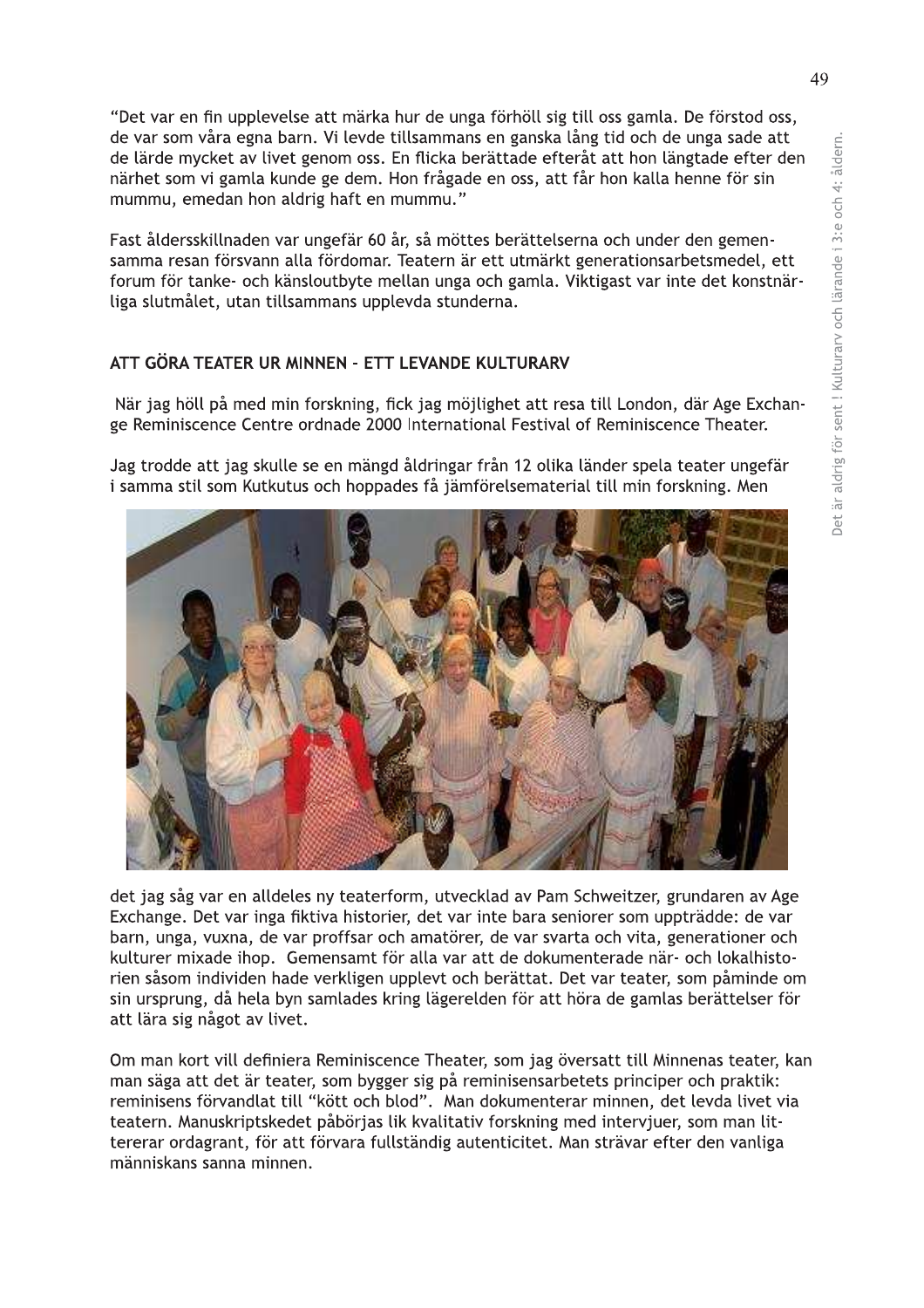Jag hämtade hela paketet till Finland: 2005 öppnades Minnenas Hus i Kotka, min hemstad och samtidigt grundade jag min egen Minnenas Teater, som gjorde en pjäs om "Livet i Kotka under skuggan av kriget".



Den spelades under två års tid för olika publiker, mestadels för de äldre. En gammal man i ett vårdhem, som satt i rullstol, sade efter en föreställning: "En sällsynt läckerbit. Allt detta har jag själv erfarit".

Mellan publiken och scenen uppstod en sällsynt kontaktyta, om vilken en av skådespelarna, pensionerad professionell berättade:

"Det kändes skönt att uppträda i olika vårdhem. Pjäsen väckte hos åskådarna minnen och mellanreplikerna smalt ihop med helheten. Vi hade ett etiskt mål, vi ville få publiken på gott humör, pengar betydde inget. Åskådarna fick en känsla "att så gick det även för mig", de egna minnen väcktes upp."

I pjäsen berättar alltså 5 personer om hurudant krigsvardagslivet med alla glädjen och sorger var för dem när de var unga. Dessa krigsminnen har även en bredare betydelse. De som genomgått kriget, deras berättelser är berättelser om hur människan kan klara av svåra kristider. De fungerar som model för de unga, ger tröst och hopp för framtiden. Om människan inte känner igen det förflytna, kan hon inte se framtiden. Dessa livshistorier är som speglar, som hjälper att se nuet i historiens ljus.

Jag har nu fått följa i 13 år seniorteater Kutkutus historia i egenskap av forskare. Men det finns ännu många frågor som väntar på svar.

Hur är det egentligen möjligt att helt vanliga åldringar, gråhåriga och rynkiga, städerskor, servitörer, butiksbiträden, busschaufförer - medelålder 75 - kunnat skapa egensorts "kittlande" teater, blivit kulturproducenter, vars kreativa frukter de yngre kan njuta av. Flere av kutkutus-medlemmar är ju ganska handikappade, Martti blind, Esko nästan döv, Ester svårigheter med rösten, Laura och Anna-Liisa med minnesproblem, Erkki genomgått hjärninfarkt, Sointu problem med hjärtat osv.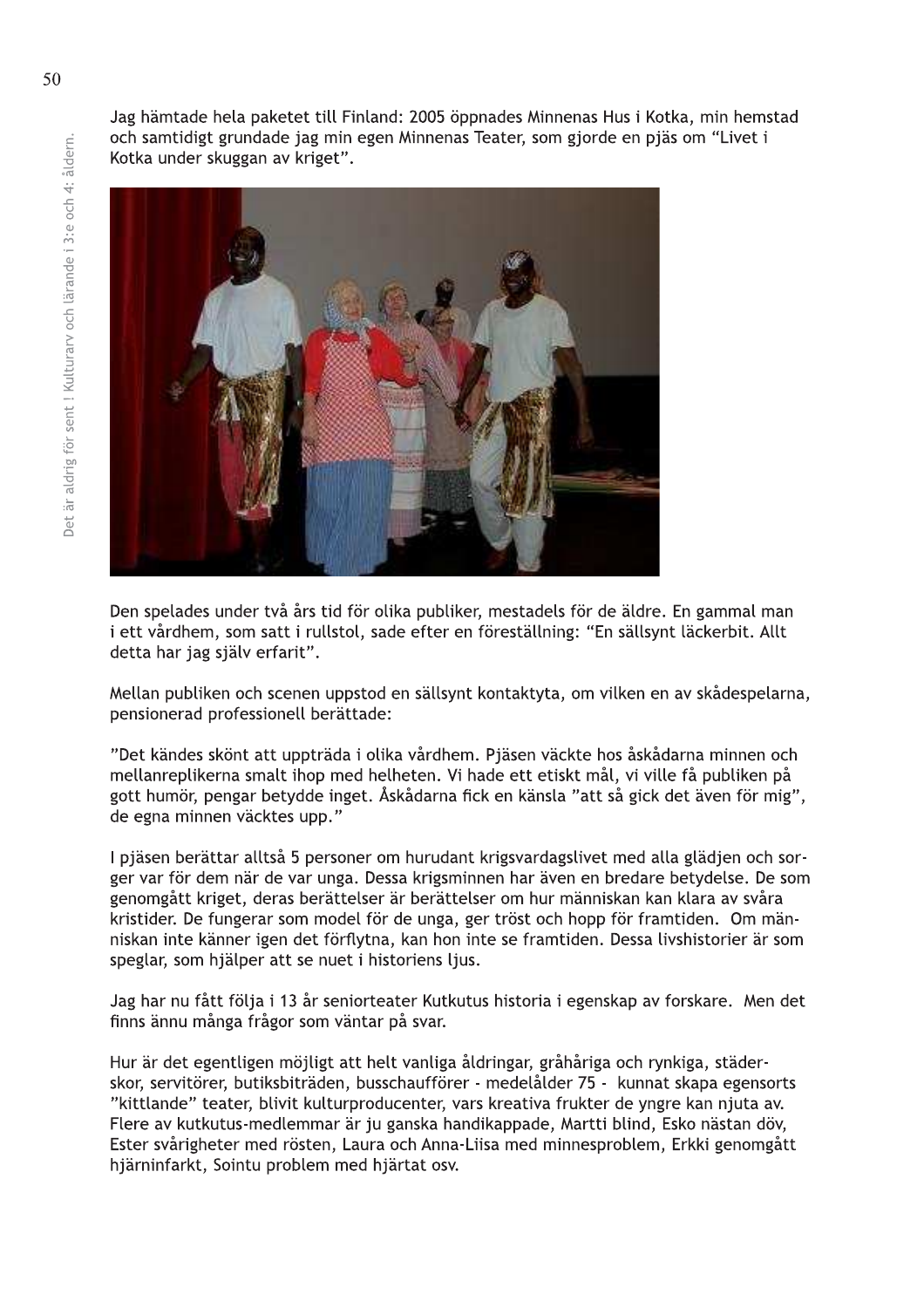Om man ser tillbaka på Kutkutus historia, kan man finna flere komponenter som har gjort att gruppen så småningom från att ha varit helt synlös blivit synbar. Det har behövst så kallade advokater, kulturinspiratörer, vetenskap, media, massor med tillit och kreativitet, speciellt i ett samhälle som dyrkar ungdom. Och framför allt, att man utvecklat ett för äldre människor passande sätt att göra teater, som gruppen efter sig själv kallar för kutkumetod.

I Kutku-metoden kristalliseras äldres egna kreativa arbetssätt och utrycksformer. Utgångspunkten för teaterarbetet är helt enkelt den gamlas egen synvinkel, den gamla som sin egen konsts expert. Samma gäller Minnenas teater: Rollerna, texten, iscensättningen, stoorin - alltså allt - skapar de gamla själva från sin egen livsvärld. Kutkutus har också spelat alla sina pjäser utan manuscript. Detta har visat sig vara ett utmärkt sätt att kringgå minnesproblemen. Skådespelarna själva berättar om hur en färdig text skulle orsaka minnessvårigheter.

"Om vi skulle välja t. ex Minna Canths Prästens familj (finsk klassiker), sku vi tjata med texten åtminstone två år och inte ens då sku vi helt

minnas", sade Erkki då 64 år. Maire 86, som hade spelat som ung, berättade vad hon tyckte om kutku-metoden:

"Joo i våran grupp är det så att var och en får komma med sin ide, man får hitta på vad man vill säga. Jag har nog spelat på båda sättet, med skriven drama och ny detta fria, men det fria är mera kreativt, man får mera använda sin egen fantasi, och det är inte så noga om man gör fel, om man inte helt minns, men om man har ett skrivet skådespel, då måste man nog skarpa sig"

Maire förstod sammanhanget mellan kreativitet och frihet. Friheten att improvisera ger mera lov till kreativiteten än att spela ur en färdig dramatext. För de äldre är det också en stor befrielse att inte behöva minnas långa repliker. Det lättar på prestationspessen. I nötskal innebär detta:

# KUTKU-METODEN, ETT SÄTT ATT KRINGÅ MINNESSVÅRIGHETER

#### **SKÅDESPELAREN**

var och en får deltaga sådan som hon är (det betyder att man inte behöver ha en tidi-



gare erfarenhet av att spela teater, och att bristerna uttnyttjas i teaterverksamheten) När gruppen spelar utan manuskript ger det lov till uttryckandets frihet. Skådespeleriet blir naturligt och tvångslöst närvar och en får tala med sin dialekt och sin talrytm.

#### **SKÅDESPELET**

gruppen planerar tillsammans pjäsen, vilket betyder att pjäsen berättar om den gamlas värld, inte författarens.

Det betyder även, att skådespelaren får själv bearbeta sin roll. När man själv hittar på sin egen roll, är det lätt att gå in i den.

När pjäsen inte skrivs på papper, lever den hela tiden. Gruppen kan flexibelt ändra på roller och händelser.